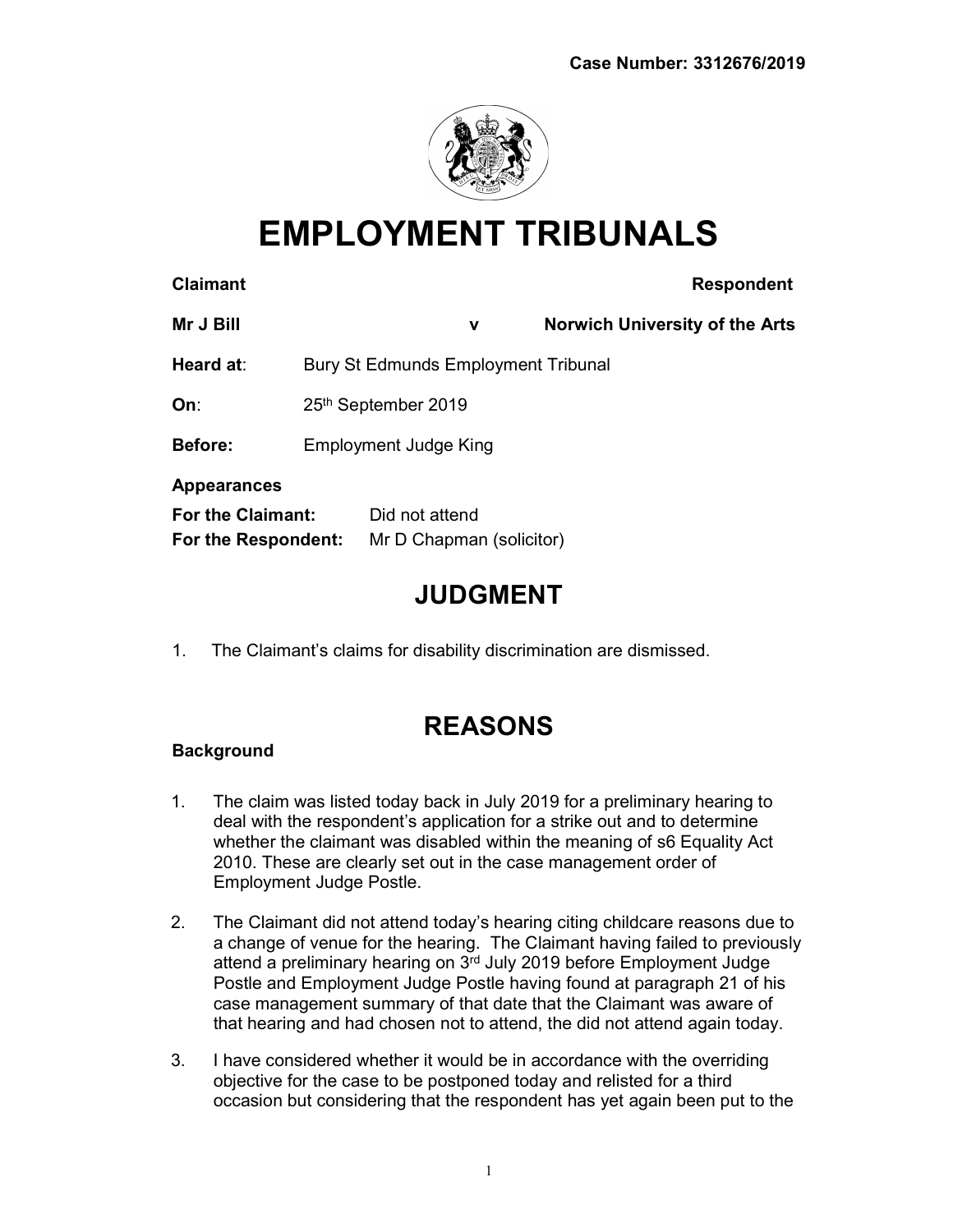expense of attending when the claimant had failed to do so considered this would not be in furtherance of the overriding objective. The claimant has not requested an alternative hearing time and at the time of making this judgment (1.00pm) had not attended the hearing. He has not requested a postponement just notified the Tribunal he is not coming. When the hearing started at 10.50am he had failed to attend.

- 4. The respondent's solicitor had provided the claimant with its skeleton argument in advance and the claimant has not made additional submissions to the Tribunal in writing other than those referred to below.
- 5. In addition, Employment Judge Postle made an unless order (at the July 2019 hearing) stated that the claims would be struck out within 7 days (of the order dated 12<sup>th</sup> August 2019) unless the claimant showed cause why they should not be struck out as having no reasonable prospects of success.

#### The law

- 6. The following legal provisions are relevant to the issues before the Employment Tribunal today.
- 7. Rules 2, 27, 30A, 37 and 38 of Schedule 1 of the Employment Tribunals (Constitution and rules of procedure) Regulations 2013 which state as follows:

#### Rule 2 - Overriding objective

2. The overriding objective of these Rules is to enable Employment Tribunals to deal with cases fairly and justly. Dealing with a case fairly and justly includes, so far as practicable—

- (a) ensuring that the parties are on an equal footing;
- (b) dealing with cases in ways which are proportionate to the complexity and importance of the issues;
- (c) avoiding unnecessary formality and seeking flexibility in the proceedings;
- (d) avoiding delay, so far as compatible with proper consideration of the issues; and
- (e) saving expense.

A Tribunal shall seek to give effect to the overriding objective in interpreting, or exercising any power given to it by, these Rules. The parties and their representatives shall assist the Tribunal to further the overriding objective and in particular shall co-operate generally with each other and with the Tribunal.

#### Rule 27 - Dismissal of claim (or part)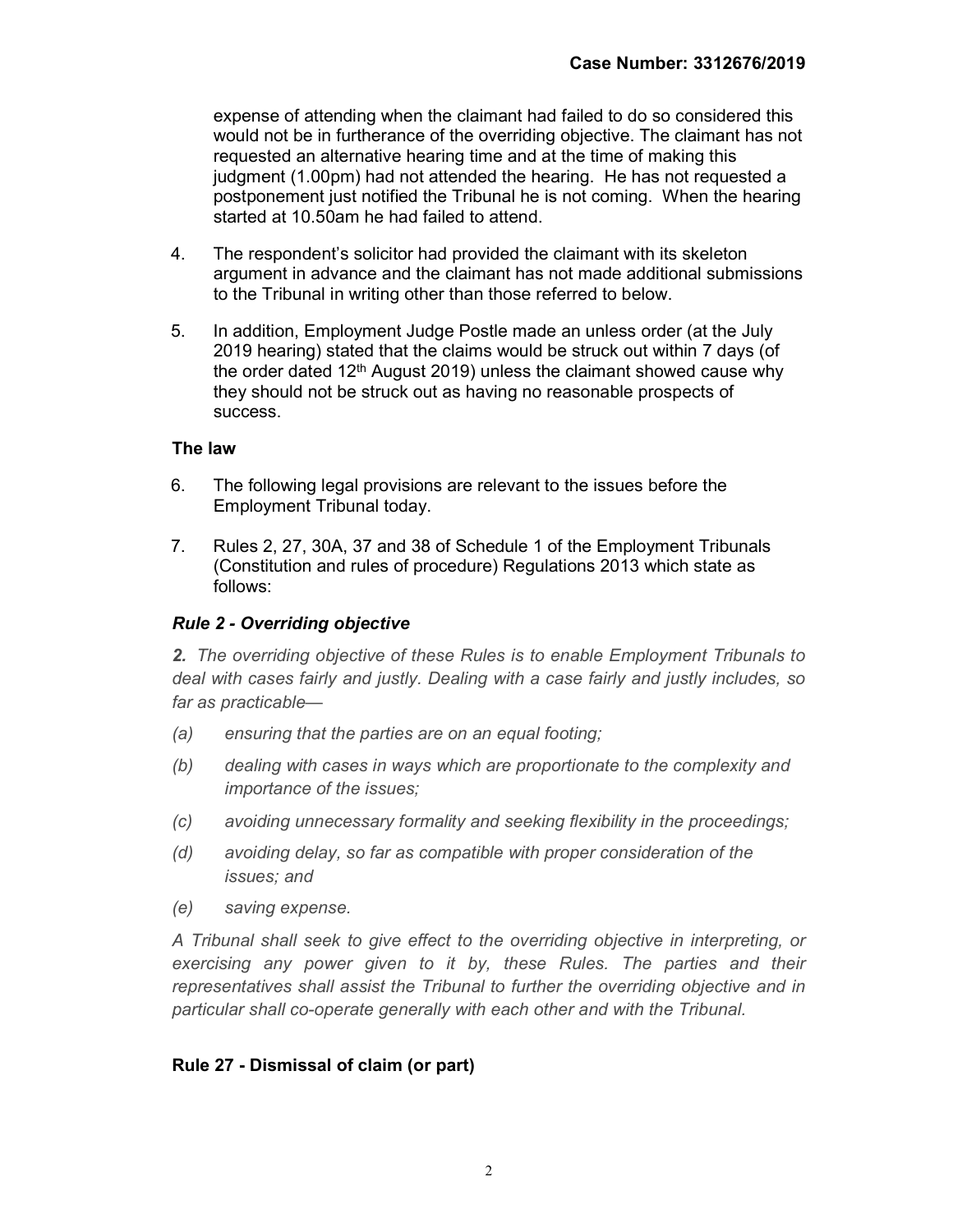- 27.—(1) If the Employment Judge considers either that the Tribunal has no jurisdiction to consider the claim, or part of it, or that the claim, or part of it, has no reasonable prospect of success, the Tribunal shall send a notice to the parties—
	- (a) setting out the Judge's view and the reasons for it; and

(b) ordering that the claim, or the part in question, shall be dismissed on such date as is specified in the notice unless before that date the claimant has presented written representations to the Tribunal explaining why the claim (or part) should not be dismissed.

(2) If no such representations are received, the claim shall be dismissed from the date specified without further order (although the Tribunal shall write to the parties to confirm what has occurred).

(3) If representations are received within the specified time they shall be considered by an Employment Judge, who shall either permit the claim (or part) to proceed or fix a hearing for the purpose of deciding whether it should be permitted to do so. The respondent may, but need not, attend and participate in the hearing.

(4) If any part of the claim is permitted to proceed the Judge shall make a case management order.

#### Rule 30A - Postponements

 $30A$ .—(1) An application by a party for the postponement of a hearing shall be presented to the Tribunal and communicated to the other parties as soon as possible after the need for a postponement becomes known.

(2) Where a party makes an application for a postponement of a hearing less than 7 days before the date on which the hearing begins, the Tribunal may only order the postponement where—

(a)all other parties consent to the postponement and—

(i)it is practicable and appropriate for the purposes of giving the parties the opportunity to resolve their disputes by agreement; or

(ii)it is otherwise in accordance with the overriding objective;

(b)the application was necessitated by an act or omission of another party or the Tribunal; or

(c)there are exceptional circumstances.

(3) Where a Tribunal has ordered two or more postponements of a hearing in the same proceedings on the application of the same party and that party makes an application for a further postponement, the Tribunal may only order a postponement on that application where—

(a)all other parties consent to the postponement and—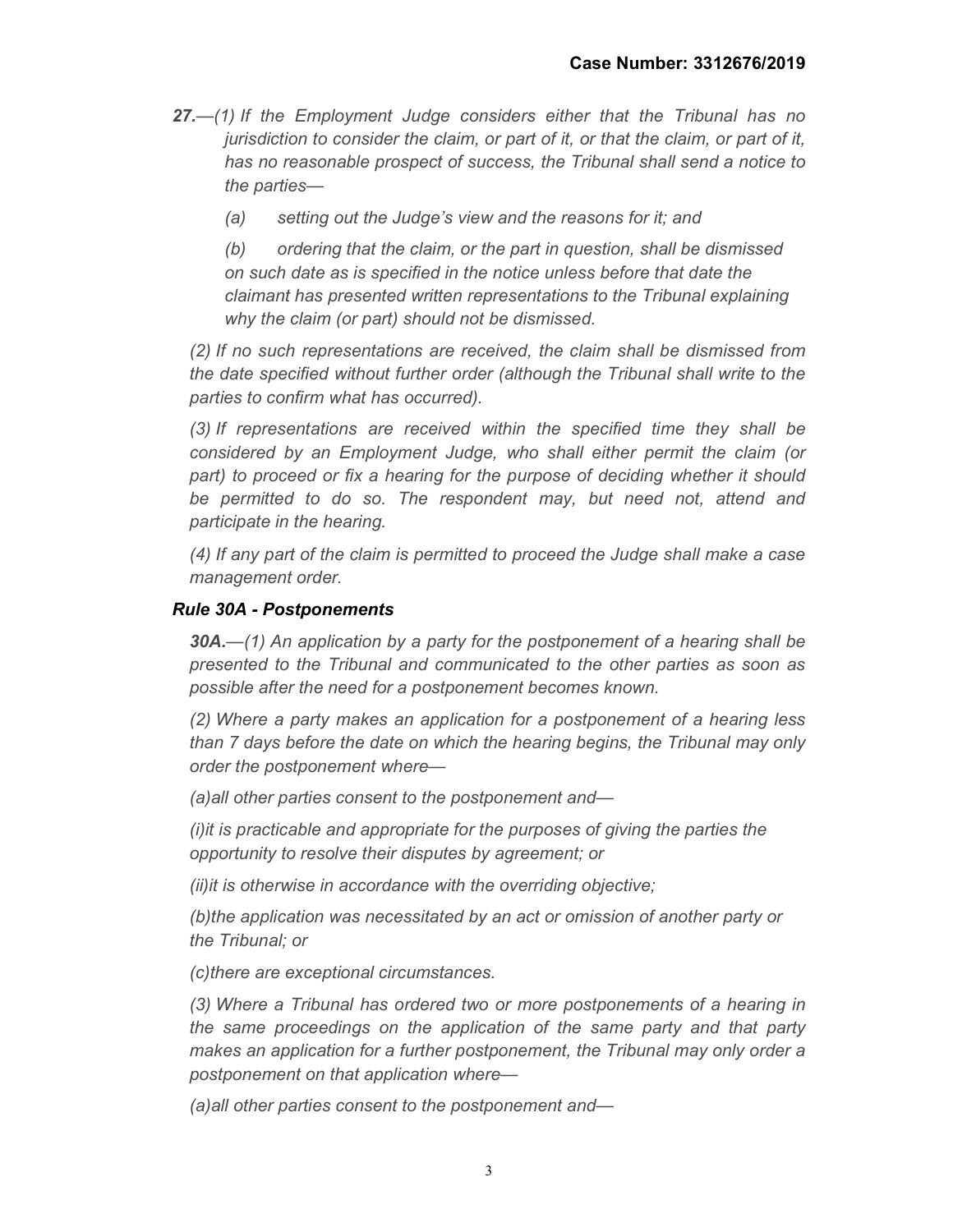(i)it is practicable and appropriate for the purposes of giving the parties the opportunity to resolve their disputes by agreement; or

(ii)it is otherwise in accordance with the overriding objective;

(b)the application was necessitated by an act or omission of another party or the Tribunal; or

(c)there are exceptional circumstances.

(4) For the purposes of this rule—

(a)references to postponement of a hearing include any adjournment which causes the hearing to be held or continued on a later date;

(b)"exceptional circumstances" may include ill health relating to an existing long term health condition or disability.".

(4) In rule 76 after paragraph (1)(b) add—

"or

(c)a hearing has been postponed or adjourned on the application of a party made less than 7 days before the date on which the relevant hearing begins.".

#### Rule 37 - Striking out

37.—(1) At any stage of the proceedings, either on its own initiative or on the application of a party, a Tribunal may strike out all or part of a claim or response on any of the following grounds—

(a) that it is scandalous or vexatious or has no reasonable prospect of success;

(b)that the manner in which the proceedings have been conducted by or on behalf of the claimant or the respondent (as the case may be) has been scandalous, unreasonable or vexatious;

(c)for non-compliance with any of these Rules or with an order of the Tribunal;

(d)that it has not been actively pursued;

(e)that the Tribunal considers that it is no longer possible to have a fair hearing in respect of the claim or response (or the part to be struck out).

(2) A claim or response may not be struck out unless the party in question has been given a reasonable opportunity to make representations, either in writing or, if requested by the party, at a hearing.

(3) Where a response is struck out, the effect shall be as if no response had been presented, as set out in rule 21 above.

#### Rule 38 - Unless orders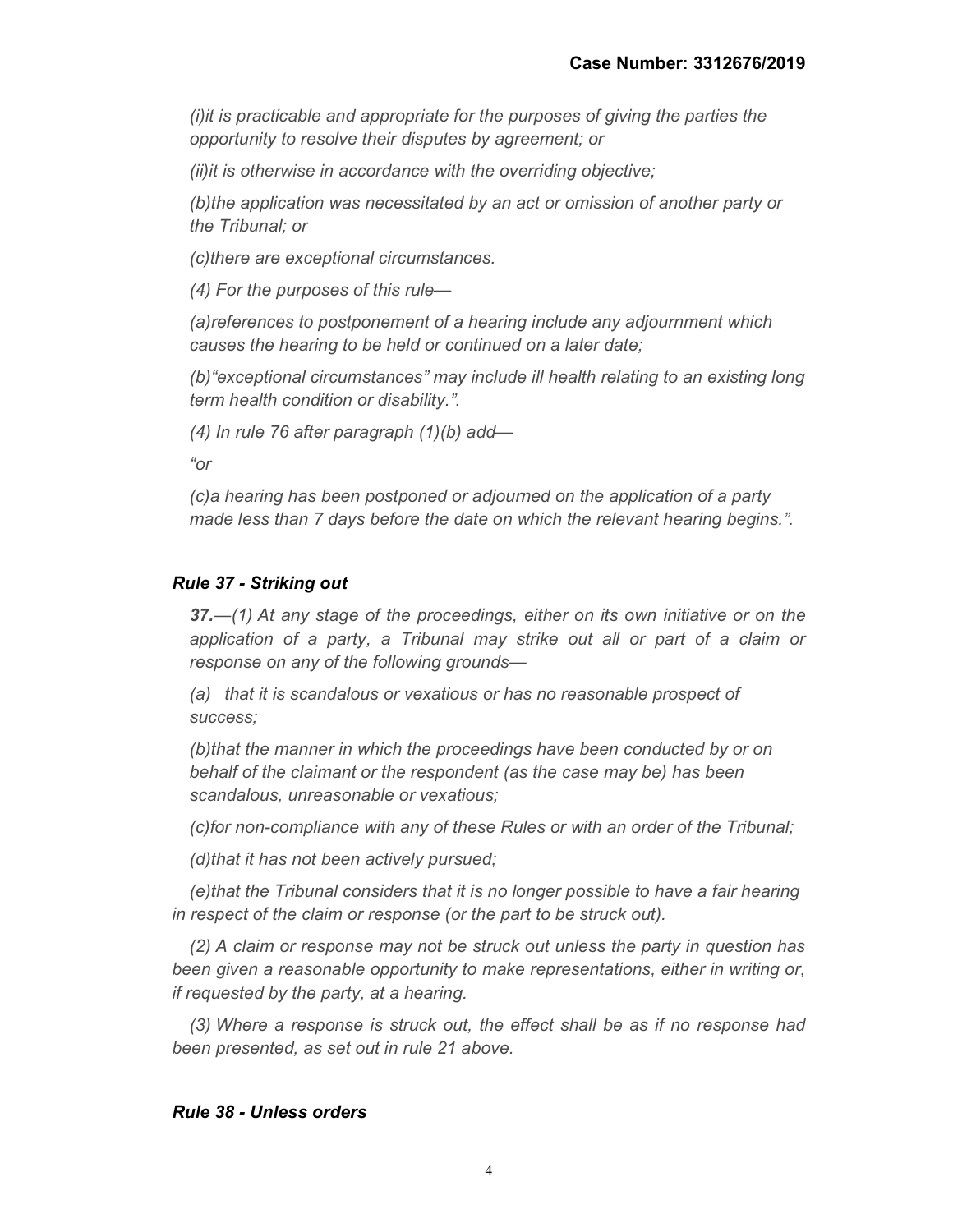38.—(1) An order may specify that if it is not complied with by the date specified the claim or response, or part of it, shall be dismissed without further order. If a claim or response, or part of it, is dismissed on this basis the Tribunal shall give written notice to the parties confirming what has occurred.

(2) A party whose claim or response has been dismissed, in whole or in part, as a result of such an order may apply to the Tribunal in writing, within 14 days of the date that the notice was sent, to have the order set aside on the basis that it is in the interests of justice to do so. Unless the application includes a request for a hearing, the Tribunal may determine it on the basis of written representations.

(3) Where a response is dismissed under this rule, the effect shall be as if no response had been presented, as set out in rule 21.

Section 6 – Equality Act 2010

6 Disability

(1) A person  $(P)$  has a disability if-

(a)P has a physical or mental impairment, and

(b)the impairment has a substantial and long-term adverse effect on P's ability to carry out normal day-to-day activities.

(2)A reference to a disabled person is a reference to a person who has a disability.

(3)In relation to the protected characteristic of disability—

(a)a reference to a person who has a particular protected characteristic is a reference to a person who has a particular disability;

(b)a reference to persons who share a protected characteristic is a reference to persons who have the same disability.

(4)This Act (except Part 12 and section 190) applies in relation to a person who has had a disability as it applies in relation to a person who has the disability; accordingly (except in that Part and that section)—

(a)a reference (however expressed) to a person who has a disability includes a reference to a person who has had the disability, and

(b)a reference (however expressed) to a person who does not have a disability includes a reference to a person who has not had the disability.

(5)A Minister of the Crown may issue guidance about matters to be taken into account in deciding any question for the purposes of subsection (1).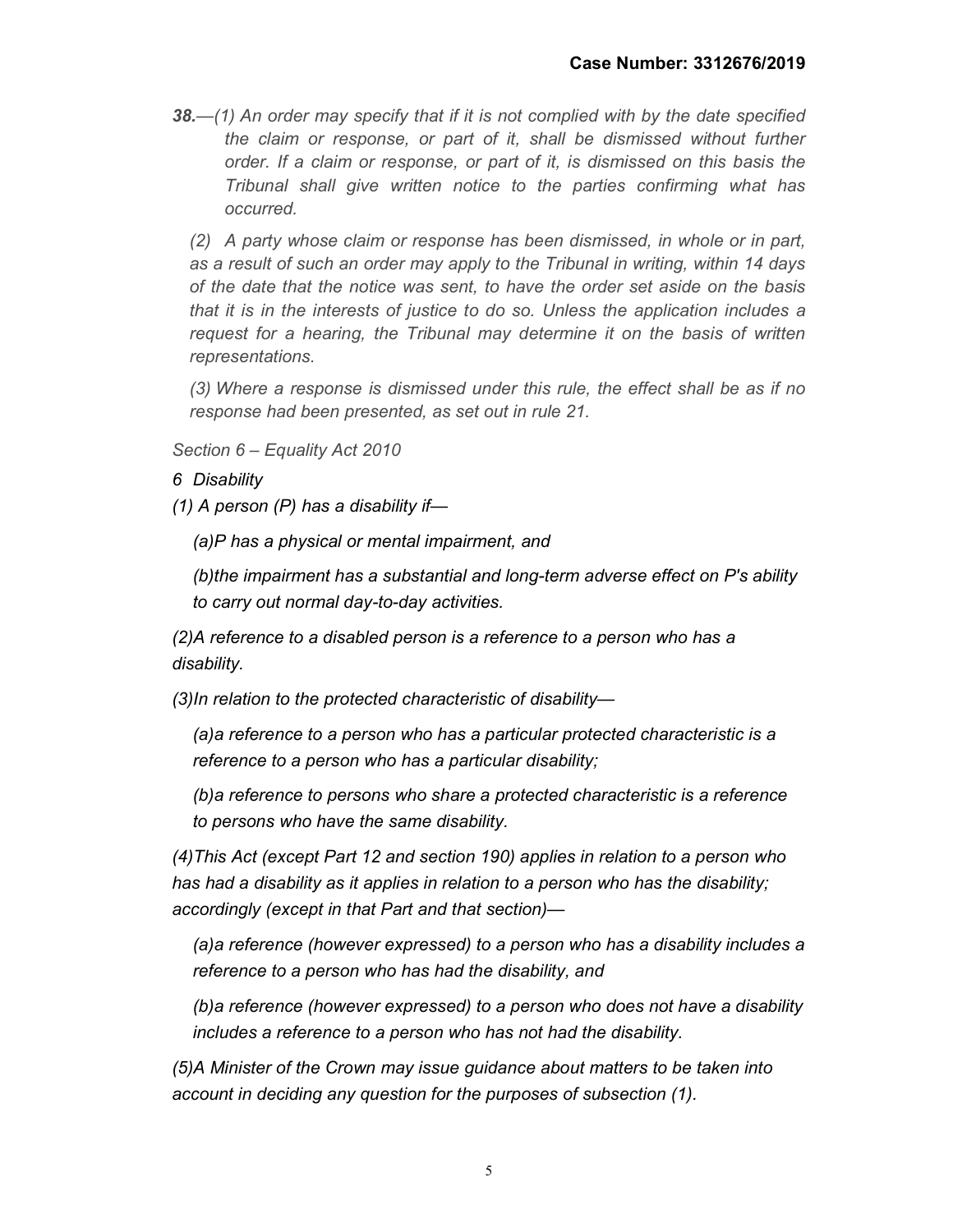(6)Schedule 1 (disability: supplementary provision) has effect.

The respondent also drew may attention to Mechkarov v Citibank NA [2016] ICR 1121 in its written submissions to which I have had regard.

#### Findings of fact and conclusions

- 8. The claimant provided to the respondent's representative and the tribunal a number of documents which have been considered in his absence. The impact statement which included a letter said to be from Arlene Healey – consultant family therapist which is dealt with below and a further 10 paragraph witness statement annexing the ACAS certificate. In addition, I have considered the case management orders of 3rd July 2019, ET1 and ET3 as well as an email from the claimant dated 18th September 2019 referring to his difficulties in obtaining medical evidence and his two emails of 24<sup>th</sup> September 2019 to the Tribunal. The respondent's representative confirmed that it had had sight of all of these documents.
- 9. The claimant in his impact statement refers to a number of applications made but does not provide copies. Taking the evidence at its highest on face value he says he indicated in an application in April 2017 that he had emotional difficulties. The claimant has failed to provide copies of the applications. The respondent accepts it has 8 of the 18 applications made by the claimant but, due to the passage of time and in line with its data retention policy, it does not have 10 of them. Of the 8 it has, none refer to any emotional difficulties.
- 10. The claimant suggests he had two witnesses who can give evidence but has not adduced a statement, letter or outlined the proposed evidence these witnesses can give to assist the tribunal.
- 11. The claimant alleges he attended an interview in 2017 which the respondent accepts. He does not state that he told that interviewing panel he has emotional difficulties however as second choice for that role and as he has not been appointed since he alleges that this is because of alleged prejudices. He has not confirmed that those in the earlier application processes were on the panels for the later processes. He has not dealt with the matters arising from Employment Judge Postle's findings from the case management summary that the applications were all similar in nature and not tailored to the roles applied for.
- 12. Employment Judge Postle made findings that the applications made were consistent and not tailored to the role. I have considered that strike out is a draconian measure but despite having two attempts to do so the claimant has no adduced any additional evidence or matters which could be tested by the giving of evidence to support why his case has reasonable prospects of success.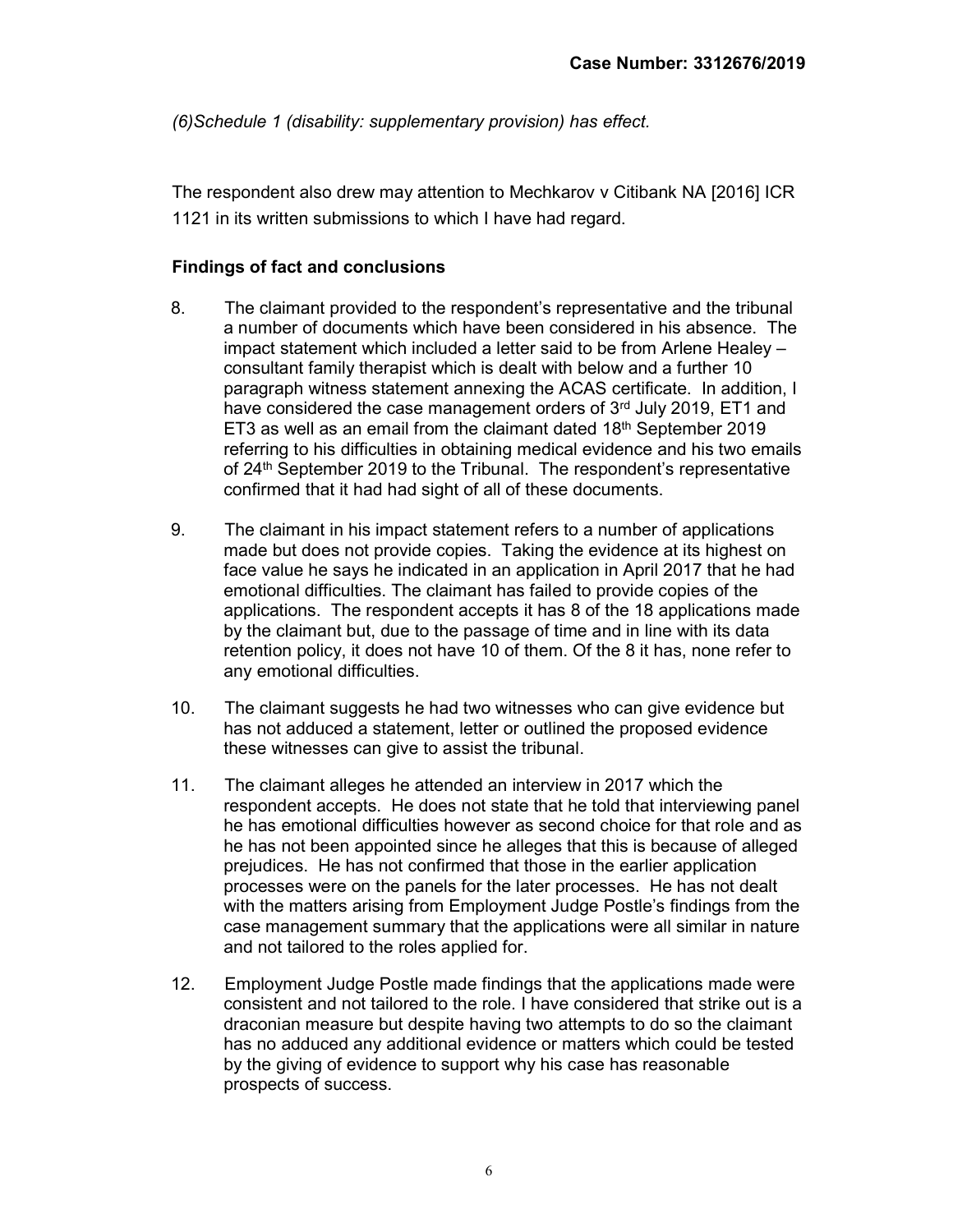- 13. He has failed to attend today but did comply with the orders for the impact statement by the 18th September and the medical evidence required (albeit deficient for the reasons set out below) he is not in further breach of orders. It would therefore appear that the claimant has not shown just cause as required by the unless order meaning and his case could therefore be struck out.
- 14. Further, and in the alternative, the hearing today was to consider the respondent's strike out application which is pursued on two grounds of Rule 37 of the Employment Tribunals (Constitution and rules of procedure) Regulations 2013. Firstly under (a) that it has no reasonable prospects of success and secondly under (b) and (c) that the claim is either not being actively pursed or the manner in which the proceedings have been conducted by the claimant has been scandalous, unreasonable or vexatious.
- 15. Taking first the reasonable prospects point under (a) and noting the caution set out in Mechkarov v Citibank NA [2016] ICR 1121 taking the case at its highest the claimant has not established either he is disabled (see below) or that the respondent knew of his disability.
- 16. The written applications are dealt with above and the claimant has not produced any evidence to show his disability was contained in any application or that the respondent was told orally. The recruitment process is such that application forms are used, the claimant accepts he ticked the "prefer not to say" on the Equality monitoring form and the respondent says this was then separated from the application. Even if the respondent was wrong on this and they were kept together the ticking of the box "prefer not to say" is not evidence of disability. The claimant faces an additional hurdle in that the application processes were scored by two people and that this differed given the variety of applications and secondly that this went before a panel upon which one of the Claimant's witnesses had not sat since 2017.
- 17. The only reference he say to his disability was a reference to emotional difficulties post the 2017 interview. This is not even if accepted high enough to constitute a disability or knowledge of the same. The claimant has never worked for the respondent and it cannot therefore have gained knowledge from any sick notes, occupational health referrals or similar knowledge that is often acquired in such cases.
- 18. Even if the claimant was right and there was an issue with the November 2017 application and that those on the panel knew of his emotional difficulties, he does not explain why he took not further action at that point and continued to apply for roles and did not take any action until the last of those in 1 February 2019. Further, taking his case at his highest saying one has emotional difficulties is not indicative of a disability which meets the definition of disability under s6 of the Equality Act. The claimant has done very little since the unless order to establish any primary facts from which an inference can be drawn to shift the burden and nothing in the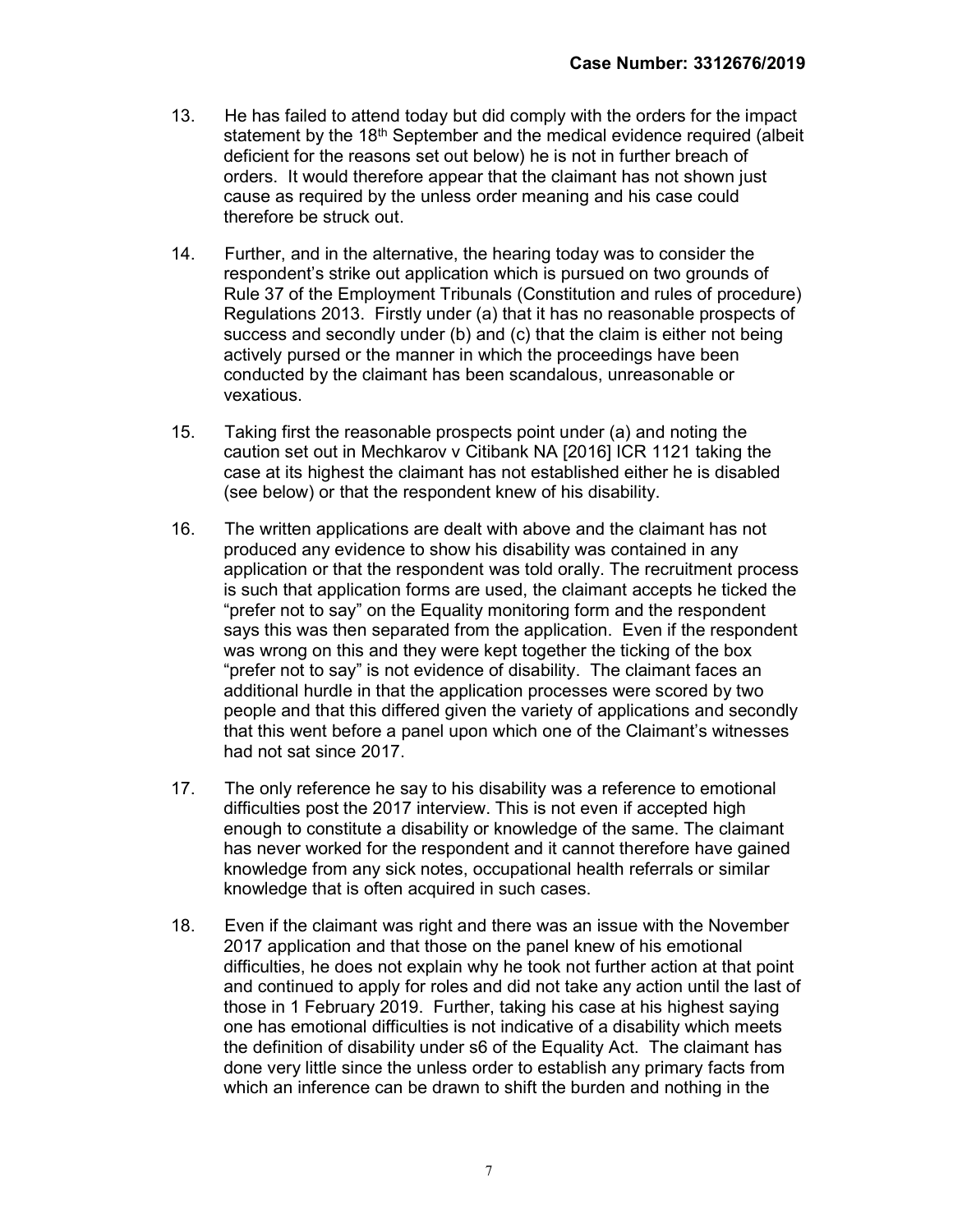documents I have seen suggests that he has such evidence to be tested at a final hearing.

- 19. For the reasons set out above I find that the claimant's case has no reasonable prospects of success. This would be sufficient alone to grant the respondent's application but I have also set out and tested the alternative positions below.
- 20. Turning now to the second ground, the claimant is not actively pursing the claims he has having failed to attend the last preliminary hearing and had the importance of so doing impressed on him yet has made no effort to attend this hearing or provide written submissions. Employment Judge Postle found on the last occasion that he did know of the hearing and chose not to attend. The moving of the venue is unfortunate but the claimant has not shown he made any effort to attend. He has not attended late or requested a postponement he simply says he is unable to attend. He has not provided medical evidence to support his case and will scan and email a purported doctors letter later this week. Even if he now has a letter no one has seen the claimant is clearly dismissive of his obligations to the tribunal and to advance his case and will in essence get round to it later this week. Given his history this is not satisfactory and he cannot chose to pursue his case on terms that suit him.
- 21. Further he says he is in possession of a letter from his doctor but has made no effort to provide a copy of the tribunal or the respondent's representative. The claimant runs a business in Norwich and if I was to accept, he had no such scanning facilities within his business he confirmed at 9.06am yesterday he would have his doctor's letter later that day. By 15.25 that day he says the letter confirms he may have a disability under the Disability Discrimination Act 1995. He further states that he will need to visit a local library and he cannot do that yesterday afternoon but will do it later this week. At the time of writing this judgment neither the respondent's representative nor the tribunal have seen the letter.
- 22. Given the respondent and its solicitor are both in Norwich and the library is not the only source of scanning facilities in a city that size, the claimant appears to have made no effort to place this evidence before the tribunal for today despite it being critical as to the issue to be determined and for him to satisfy the tribunal he has such a disability.
- 23. Again, taking it at its highest from his email it says the claimant may have a disability under an act that has been since superseded by the Equality Act 2010 and thus does not assist the tribunal. If this is what the letter says it is a concern that a medical professional should be unaware of the Equality Act 2010 and must drawn into question the other contents of that letter and whether they address the s6 test. Further, given he has quoted from part of the letter it is inconceivable he would not have quoted other parts that he felt benefited his case if indeed there were any.
- 24. I am content that given the history and the points made below re the inability to establish he is disabled for the purposes of today's hearing that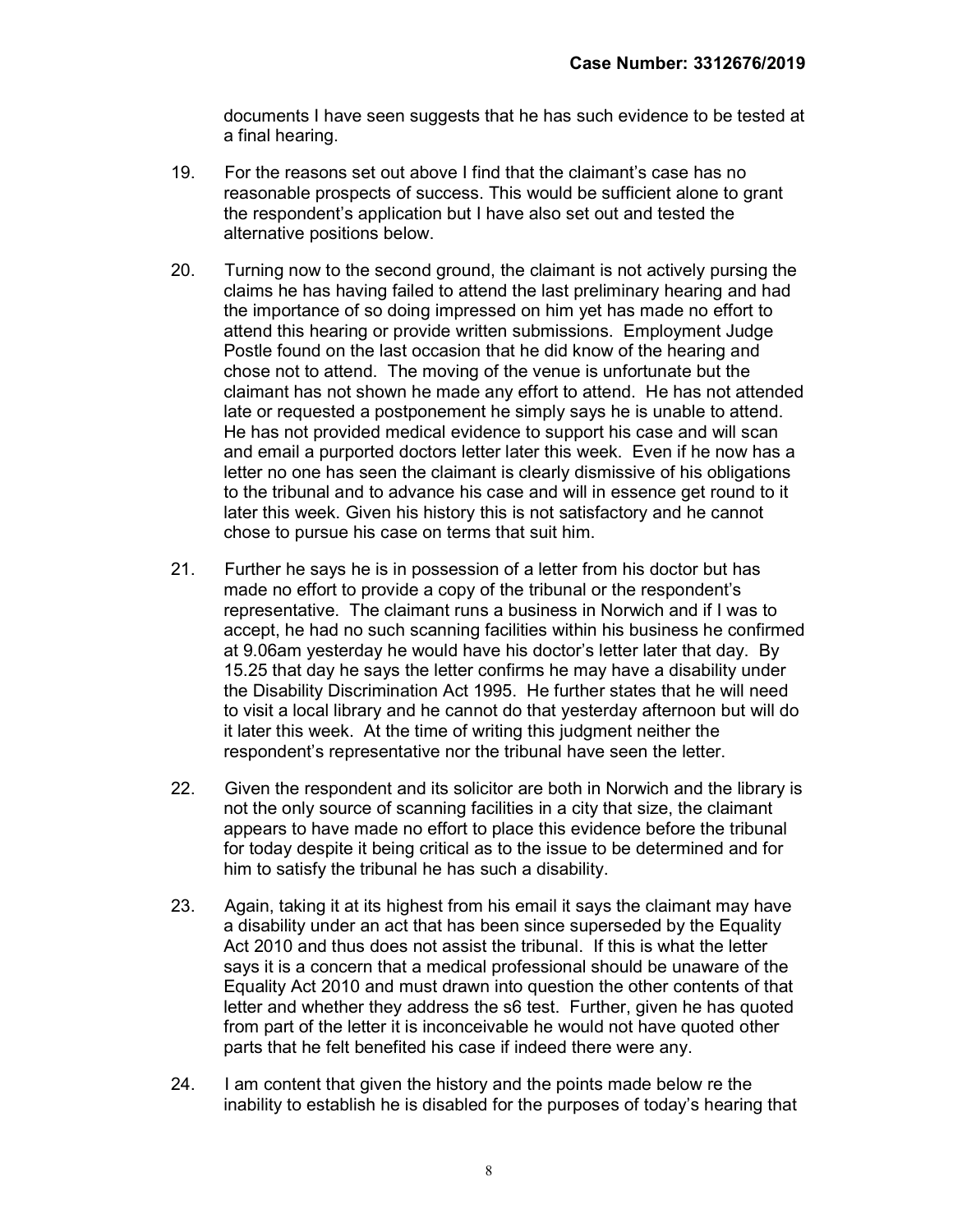the manner in which the claimant is conducting the proceedings is unreasonable.

- 25. As a consequence if I was not minded to strike out the claim for failing to show just cause under the unless order I have grounds to strike out the claim today on either of the grounds advanced by the respondent's representative for the reasons set out above.
- 26. Further and in the alternative the claimant has failed to establish that he is disabled within the meaning of s6 Equality Act 2010. This was the second purpose of today's hearing.
- 27. The claimant has produced only one piece of purported medical evidence. This is not an original signed letter on headed paper but text cut and pasted into his impact statement on page 4 from a family therapist as set out above. He has not produced (despite being requested to do so by the respondent's representative) the original signed copy some weeks later. Assuming at its highest this is a genuine document and to be taken at face value, it does not support the claimant's position that he is disabled.
- 28. It is prepared for family court proceedings by the family therapist providing mediation service and it says a report was prepared for the High Court (which again is notably absent). It says he presents symptoms indicative of trauma and possibly PTSD. It refers to traumatic events in 2012 but gives no detail as to the symptoms or when they started and how long they are likely to last for. At best it is a referral to assess him by a clinical psychologist. No evidence from the clinical psychologist is presented despite the referral.
- 29. His impact statement only deals with any impact at paragraph 8 which is three short sub paragraphs and again lacks any real detail. The only reference of relevance is that his mind is constantly drawn back to events. It makes no reference to impact on day to day activities. It says he has been diagnosed with post traumatic distress disorder but not by whom or when and again no evidence is provided to the tribunal to support this statement.
- 30. In another witness statement he says that at paragraph 9 he is in receipt of Employment Support Allowance and receiving counselling. No evidence of either is provided and evidence of Employment Support Allowance is not conclusive in any event. There is no letter or appointment card from his counsellor. He gives no indication of when he started to receive counselling, the form it takes and the frequency. He refers to mental health issues in relation to PTSD but does not state what they are, their impact or that he is on medication for the same. There is nothing in either document that is anywhere close to establishing he is disabled within the meaning of the Act.
- 31. The doctor's letter he has quoted from in yesterday's email refers to the fact he may be disabled under the Disability Discrimination Act 1995.